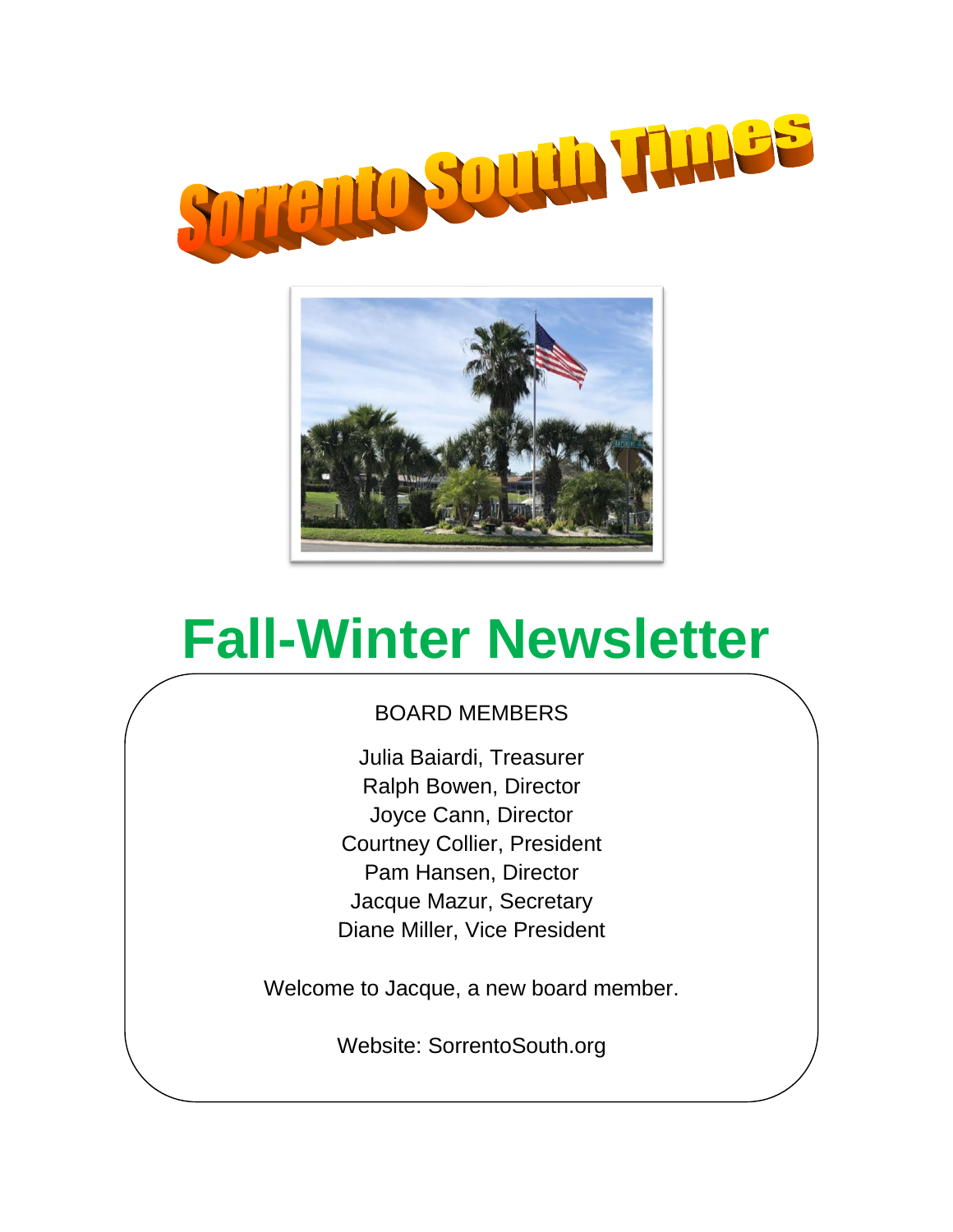## **A word from our president.**

Dear Neighbors,

Thankfully, it appears the Red Tide has moved on, dissipated, or otherwise finally left us alone! This was the worst season most old-timers around here can remember. If you've been away this summer, you missed the dead fish smell, murky ocean water, and closed beaches. It's all good now!

When I became SSPO HOA President, my goal was to continue to keep your Board open, user-friendly, and non-intrusive. We want our neighborhood to be a great place to live, with as little input from the HOA as possible. There are just a handful of rules-the covenants- with which we all must comply. These rules give us the beautiful neighborhood where we all live. I think your board has accomplished our goals: all our meetings are open to all members, everyone can speak at our meetings, and we have attempted to solve all problems at the lowest level. I encourage all members to attend and participate; our meetings are always at the Clubhouse on the second Tuesday of each month at 6 PM. Our next meetings are on November 13th and December 11th. This summer we repainted and re-carpeted the clubhouse.

I encourage each of you to participate in our Flag Project—see the related article from Jacque Mazur. We will be placing American flags on mailboxes of residents who participate each Veteran's Day, Memorial Day, July 4th, and Patriots Day (9/11).

I look forward to seeing you all at our next board meeting!

Respectfully,

Court

## **Board Meetings**

The board of directors normally meets the second Tuesday of every month at 6 pm in the clubhouse. The agenda including the date and time for the meeting is posted 48 hours in advance at the front entrance to the clubhouse. Signs are usually posted at the entrances to Sorrento South one or two days before the meeting or in case the date or hour of the meeting is changed. The board is considering not meeting during June, July and August, but that decision has yet to be made by the board. If anyone would like to attend a board or annual meeting and needs a ride, feel free to call any board member and WE'LL GET YOU THERE!

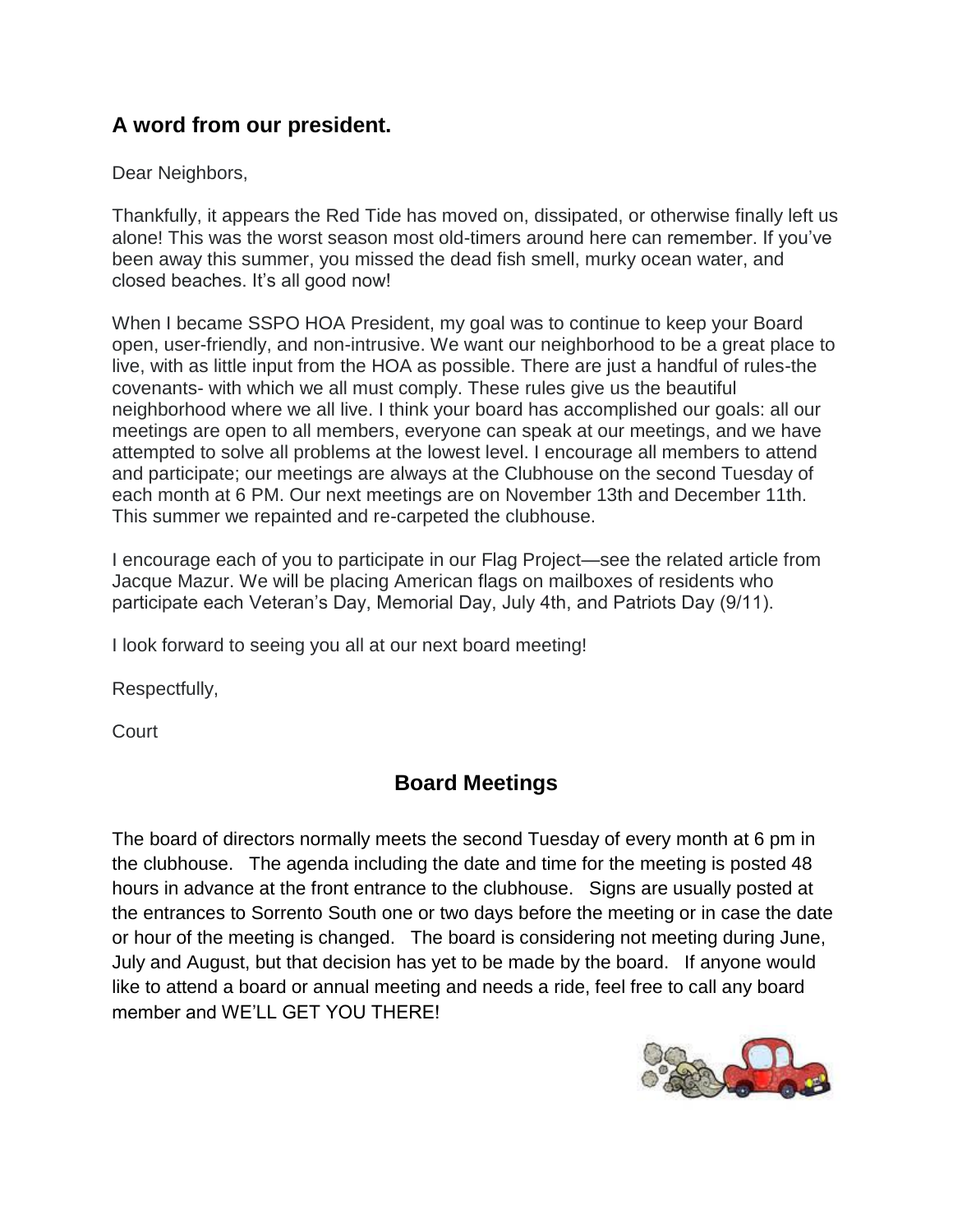

## **Flag Project**

Dear Neighbors,

Many of our members and their families are veterans or currently serve in the United States Armed Forces and have made sacrifices for our country that we are forever grateful for. As a symbol of our gratitude, we recently proposed and approved the motion to place American flags on each of the participating members' mailboxes during the following national patriotic holidays: Veteran's Day, Independence Day, Patriot's Day and Memorial Day.

This is completely elective and we will only place a flag on your mailbox in observance of these holidays with your express permission. To give your permission, please email Sorrento South Property Owner's Association Secretary, Jacqueline Mazur, at Jacque.mazur@gmail.com to let us know you are in favor. Without your permission, we will respectfully not place a flag on your mailbox. The flags will be zip-tied to the mailboxes the weekend of the holiday and removed within a day or two following by volunteers. If you would like to volunteer to place flags please let Jacqueline know and we will be in touch.

If you are a veteran and would like to be recognized in a future Sorrento South Newsletter for Veteran's Day in 2019, please include your name, branch of service and when you served or any additional information you would like to include. Send that information to me, Jacque Mazur, at [Jacque.mazur@gmail.com.](mailto:Jacque.mazur@gmail.com)

If you have any questions at all, please feel free to email or call my cell at (941) 323- 1132 or reach out to SSPOA President, Courtney Collier, at makocourt@bellsouth.net. Thank you!

Sincerely,

Jacqueline Mazur

Secretary, SSPO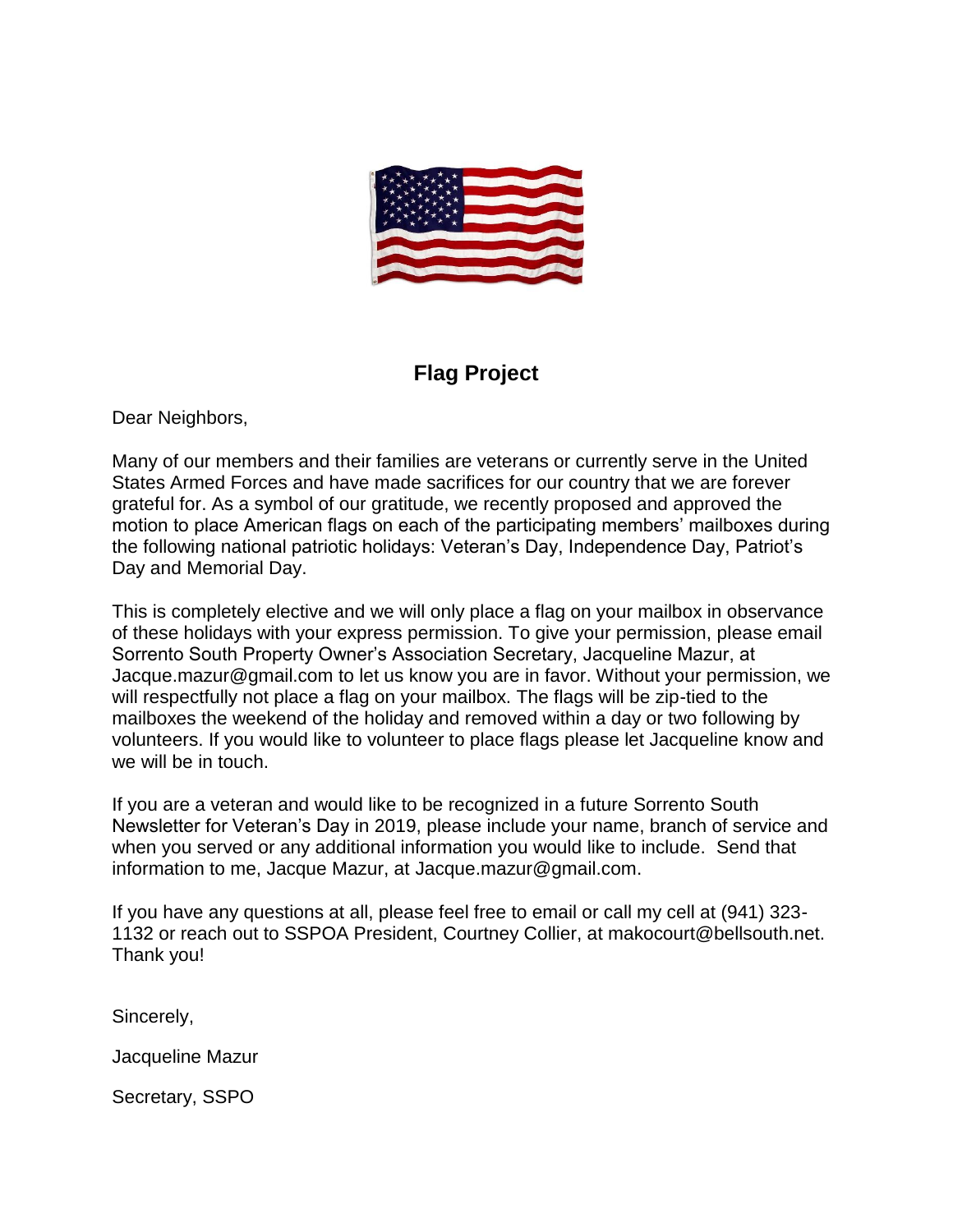

#### **New Community Members**

We are happy to welcome our new neighbors:

| Dave and Cheryl McDuffee            | 452 Bellini Circle        | 05/01/18 |
|-------------------------------------|---------------------------|----------|
| Jeff and Alicia Schmitt             | 436 Bellini Circle        | 03/19/18 |
| <b>Cami Calkins and Ruth Leach</b>  | 404 Picasso Drive         | 01/2018  |
| Joseph and Lauren Strickland        | 427 Bellini Circle        | 05/09/18 |
| John and Kathy Rodenburg            | 1800 Bayshore Rd 08/01/18 |          |
| Jose and Johanna Fuste              | 2305 Goya Drive           | 07/17/18 |
| <b>Richard and Christine Hardin</b> | 209 Lychee Rd             | 07/02/18 |
| David and Maureen Thomas.           | 210 Cavallini Dr          | 10/19/18 |



**Congratulations to the Mazur family of 440 Picasso Drive. Jacque and Jordan welcomed the arrival of 8lb. 20oz Owen Lane Mazur, born 7/3/18. Family is doing great, just tired & happy! :)**

Births, graduations, special anniversaries, etc. are all happy news to share with your neighbors. If you would like to share this news, please contact a board member.

We also ask to be made aware of the death of any resident or family member.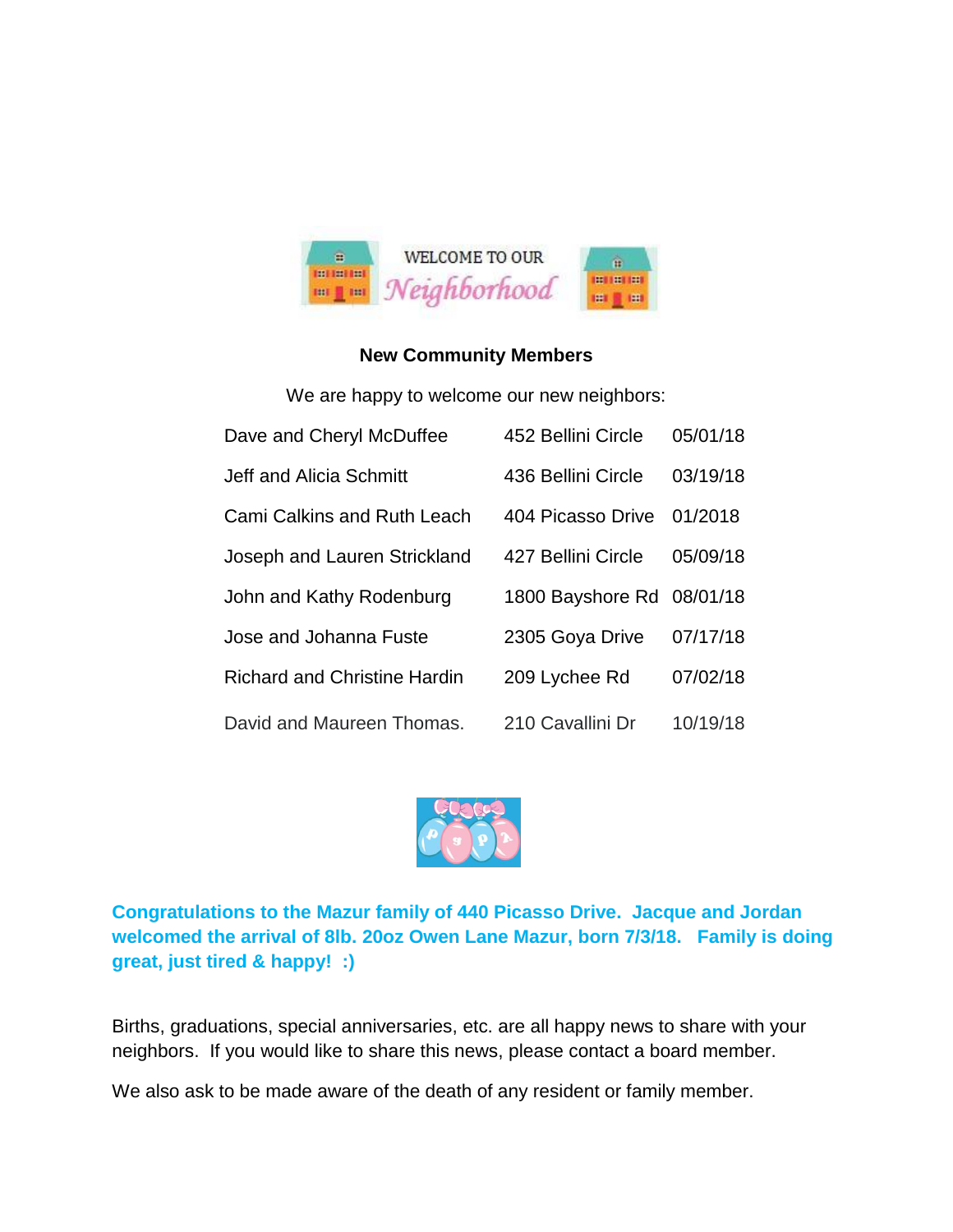#### **Useful Information For Members:**

**Lift Assist:** If anyone in your home falls and you need assistance to lift that person, there are numbers to call for assistance:

Sherriff's non-emergency: 941-316-1201.

Venice Police non-emergency 941-486-2444

Please visit our website to see all relevant documents of the association at: [www.SorrentoSouth.org.](http://www.sorrentosouth.org/)

Garbage, yard waste, recyclable and bulk items disposal:

[https://www.scgov.net/government/utilities-water/solid-waste/trash-and-recycling.](https://www.scgov.net/government/utilities-water/solid-waste/trash-and-recycling) and

[https://www.scgov.net/home/showdocument?id=2650.](https://www.scgov.net/home/showdocument?id=2650)

Yard irrigation: [http://www.4sarasota.com/water.html.](http://www.4sarasota.com/water.html)

Irrigation days: Odd house numbers-Thursday

Even house numbers-Tuesday

**Reminder: The next NACA (Nokomis Area Civic Association) meeting is scheduled for Tuesday, October 30, 2018, at 6:30 pm, Nokomis Community Center, 234 Nippino Trail East, Nokomis, FL. Free: All are welcome. For details of the meeting agenda, visit http://naca-nokomis.com.**

#### **In Memoriam**

We would like to extend our deepest sympathies to our neighbors who have lost family members:

William G. Ridgeway, a resident of Sorrento South since 1979, passed away on July 19, 2018. His widow, Tongsuk, and four children survive him. Retiring in 1979 from the United States Information Agency (Department of State) after more than 30 years in government service, Bill produced films and newsreels in Korea, the Philippines, Thailand, and the U.S. His work dealt not only with local concerns but worldwide issues and featured such prominent individuals as Ronald Reagan, Hubert Humphrey, and the late King of Thailand. Bill was in the US Army for two years in the mid-1940s.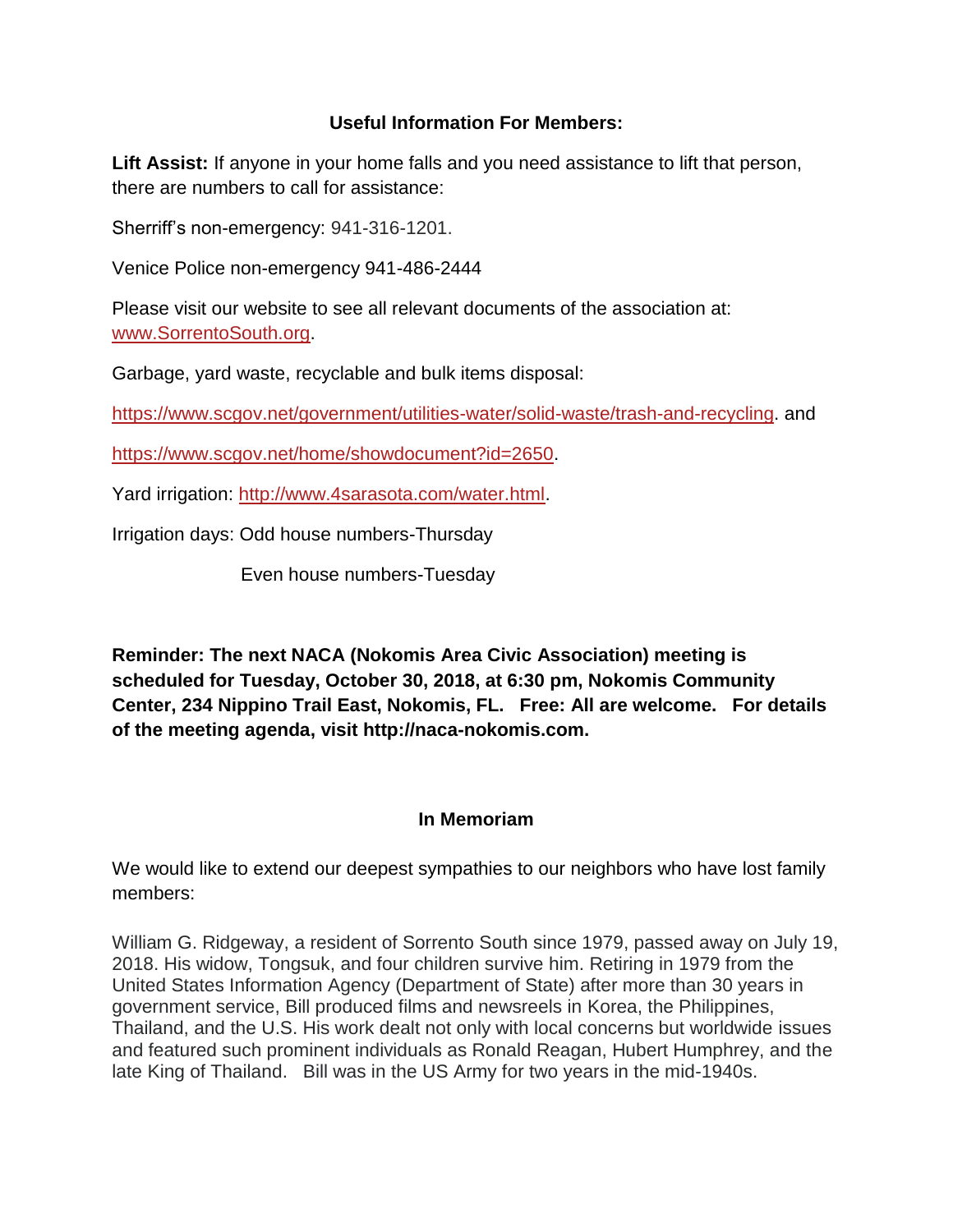

An updated version of the 2018 Sorrento South Phone Directory will be e-mailed to all members with an e-mail address on record with the association. The Phone Directory will be mailed to members for whom we have no e-mail address.

Article 11.07 of our Sorrento Covenants states in part: "It is each Owner's responsibility to notify the Association of all contact information and any change in mailing address." The board would appreciate it if homeowners would provide an e-mail address, telephone number and, if appropriate, out-of-state address and phone number. It is important that SunState be made aware of any change(s) in this contact information. **E-mail addresses are not shared.**



For the safety of your pet, please remember to always walk your dog on a leash and keep your dog on your property to avoid a car accident.



To report a fire, a medical emergency or a crime in progress, dial 911. "SEE SOMETHING, SAY SOMETHING" to report suspicious activity or a crime committed, dial 941-316-1201 or 941-861-5800 to reach the Sheriff Department of Sarasota County.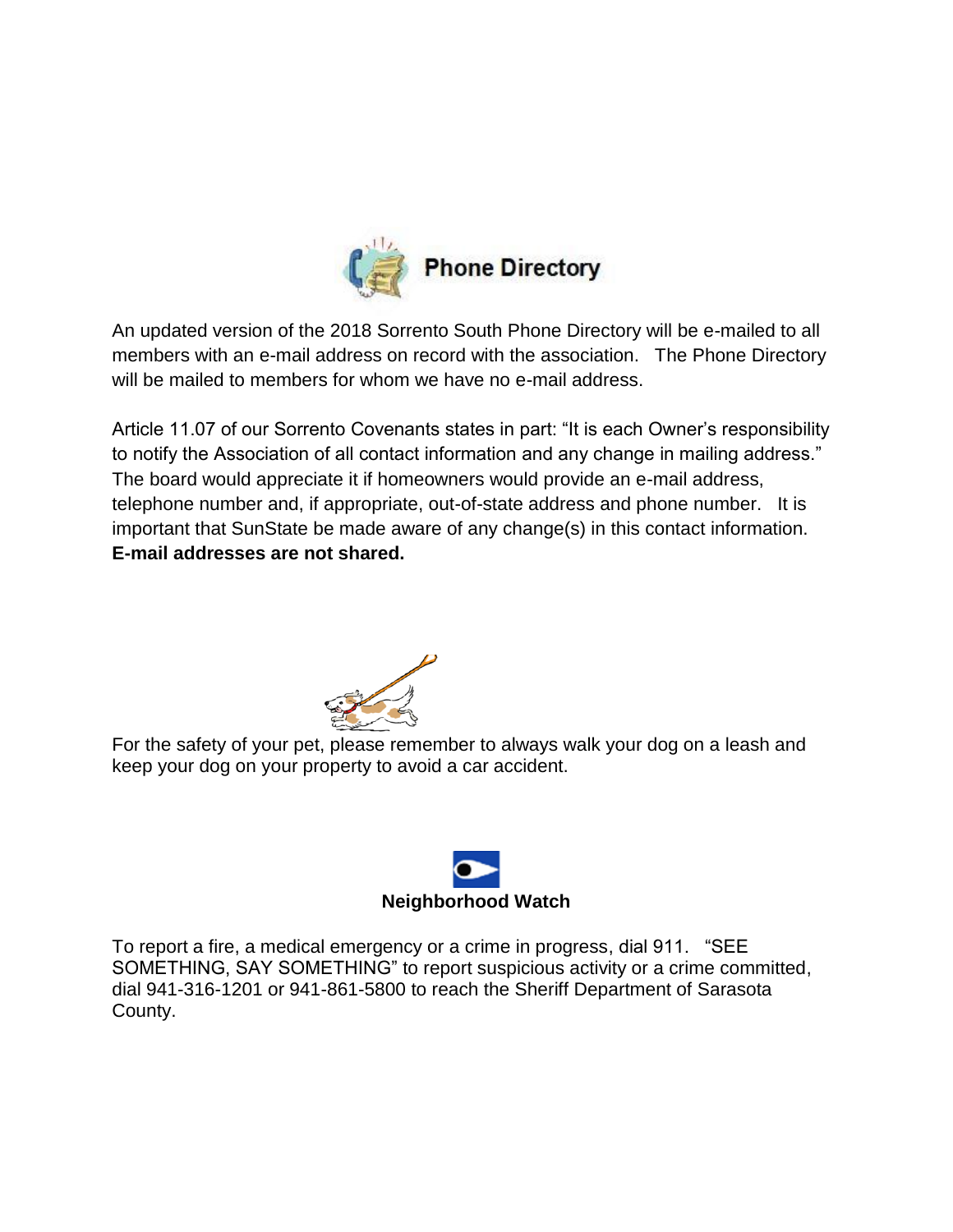### **MARINA NEWS**

**ANNOUNCEMENT:** The Dock Owners Association has a website that can be accessed at sorrentosouth.org/sdoa.

Sorrento Dock Owners Association (SDOA) is a non-profit corporation that operates the docks and surrounding area of the Boat Basin for Sorrento South Property Owners (SSPO). The elected SDOA Board is comprised of a President, Vice President, Secretary, Treasurer and 3 Dock Masters and a Director Representative, appointed by the SSPO. Our membership consists of 42 dock owners who own qualifying property in Sorrento South Subdivisions or Sorrento East Subdivisions.

Fall is upon us already! We would like to take this opportunity to welcome back all those who traveled north to escape the heat and are now returning to our boating community. Also, a big welcome to some of our newer members for 2018 - Derek Newcomer and Cathy and John Rodenburg. We are very happy to have you!

An updated copy of the SDOA Rules & Regulations was recently distributed to all SDOA members. We kindly ask that all dock owners and their renters take the time to familiarize themselves with these rules, particularly regarding the rental process requirements, provision of insurance and registration documents and the approvals required before any changes may be made to any individual boat slips. The current version is also available for download on our website: www.sorrentosouth.org/sdoa

Hurricane Michael brought higher than usual tides into the dock basin and the SDOA Board of Directors and Dock Masters were all on hand to check that all boats were secured adequately. We ask that you all ensure that your boat is secure at all times, but this is particularly important during hurricane season, or if you are going out of town for an extended period. Also, please make sure that we have your up to date contact information (both name and cell phone number) so you can be reached quickly in case of emergency.

We are now entering that busy time of year – maintenance activity on the docks will increase as the cooler and dryer temperatures allow, so please proceed with caution if you come across a work project in progress. Anyone wishing to volunteer their time to support the ongoing maintenance projects should email us at SDOAINC@gmail.com. Our Budget Committee is working to understand 2019 project and financial requirements and we will be establishing a Nomination Committee in November for the 2019 upcoming Board member elections.

If anybody would like any further information regarding the Sorrento Dock Owners Association, we are here to help! Please email SDOAINC@gmail.com and we will be more than happy to answer your questions.

Further information is also available on our website: www.sorrentosouth.org/sdoa